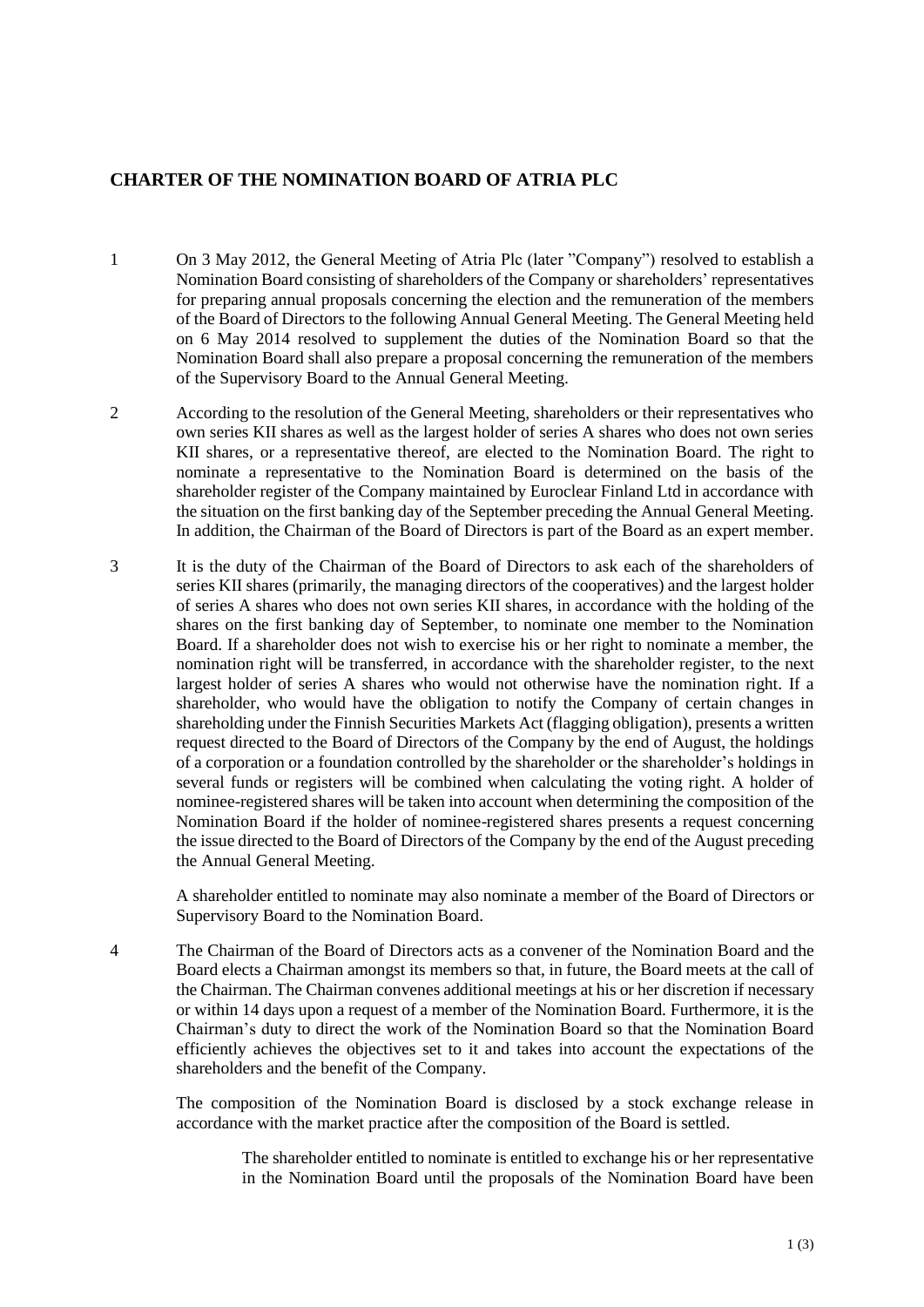announced (on the first day of February at the latest). If the composition of the Nomination Board has already been disclosed in the market, the exchange of the representative should also be disclosed by a stock exchange release.

The Nomination Board has been established to operate for the time being. The term of the members of the Nomination Board shall end at the closing of the General Meeting following the nomination.

5 In accordance with the recommendation 18 b of the Finnish Corporate Governance Code (2015), the General Meeting may improve the efficiency of the preparations for electing the members with the assistance of the Nomination Board. If the General Meeting or the Supervisory Board has established a Nomination Board composed of shareholders or representatives of shareholders instead of a Nomination Committee composed of the Board of Directors for the preparation for the election of the members of the Board of Directors, the Company shall report the election process, the composition and the activities of the Board. The proposal concerning the composition of the Board of Directors must be disclosed in the notice to the General Meeting.

The following issues belong to the duties of the Nomination Board:

a) to prepare and to present a proposal concerning the number of the members of the Board of Directors to the Annual General Meeting;

b) to prepare and to present a proposal concerning the members of the Board of Directors to the Annual General Meeting;

c) to prepare and to present a proposal concerning the remuneration of the members of the Board of Directors to the Annual General Meeting; and

d) to look for successor candidates for the members of the Board of Directors.

In addition, the Nomination Board shall prepare and present a proposal concerning the remuneration of the members of the Supervisory Board to the Annual General Meeting.

6 The Nomination Board shall have a quorum when more than half of its members are present. The Board may not make a decision unless all members have been reserved the possibility to participate in the treatment of the matter and in the meeting.

The Nomination Board shall make the decisions unanimously. The minutes shall be dated, numbered and preserved in a safe manner. If consensus is not reached, a member may present his or her own proposals to the General Meeting if desired.

However, every shareholder of the Company may make an own proposal directly to the Annual General Meeting under the Finnish Companies Act. The proposal of the Nomination Board is not legally binding upon a shareholder. If the opinion of a significant shareholder should change after the publication of the proposal of the Nomination Board, it should be announced to the market by a stock exchange release.

All decisions of the Nomination Board must be recorded in the minutes. The Chairman and at least one of the members of the Board must sign the minutes.

When operating, the Nomination Board must comply with the legislation in force, the rules of the stock exchange and the Finnish Corporate Governance Code.

7 In accordance with the Articles of Association of the Company, the Annual General Meeting elects five (5) members at the least and nine (9) members at the most to the Board of Directors